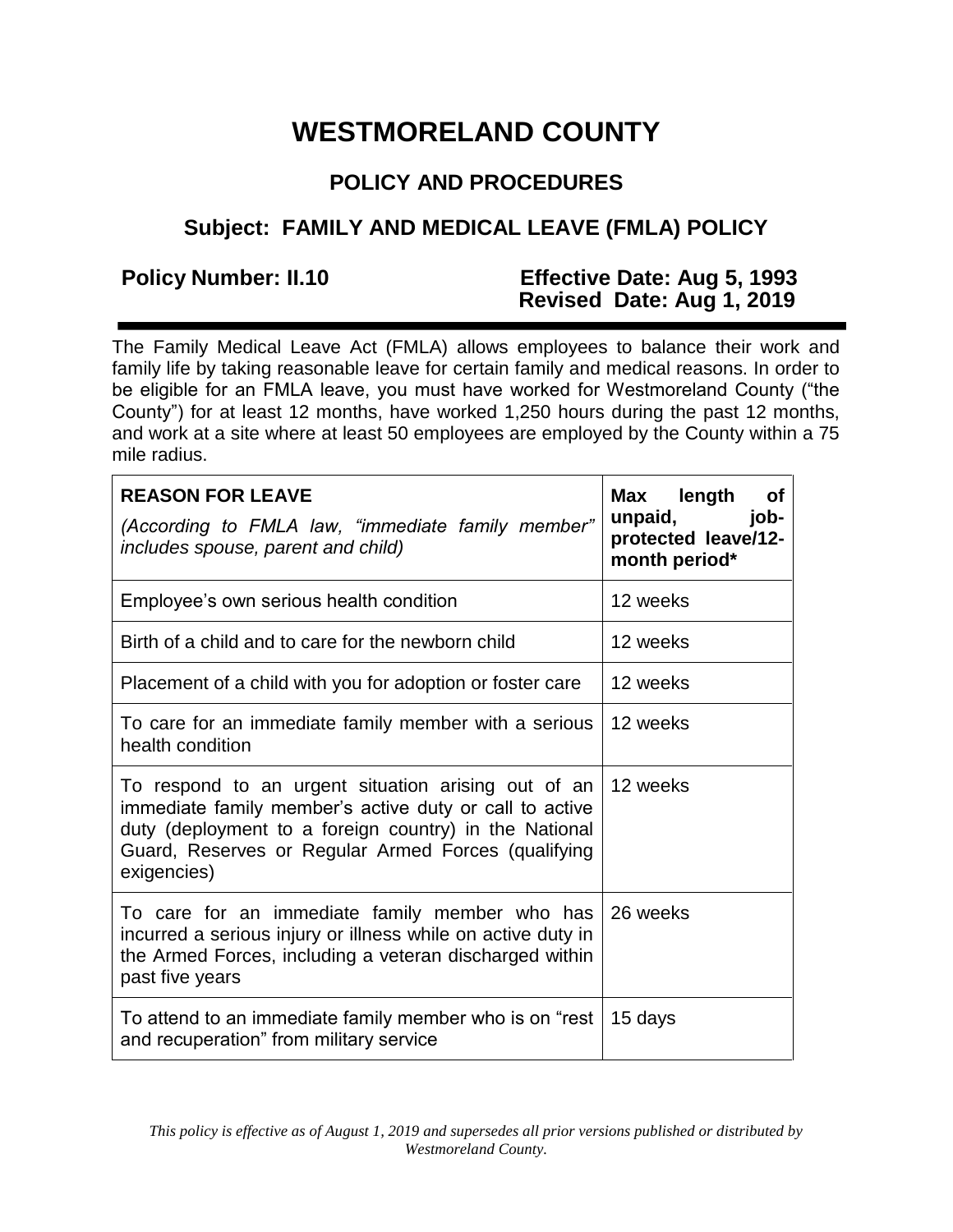**\***With the exception of the 26-week Military Caregiver leave, the County uses a rolling calendar that looks backward from the first day of FMLA leave used to measure this 12 month period. Each time you take leave, the remaining leave entitlement would be the balance of the time allowable under FMLA which has not been used during the preceding 12-month period. For Military Caregiver leave, the 12 months begins on the first day you take leave and ends twelve months later.

**Benefits and Protections:** During FMLA leave, you maintain health coverage under any "group health plan" on the same terms as if you had continued to work. Upon return from FMLA leave, you will be returned to your original or equivalent positions with equivalent pay, benefits, and other employment terms. If you do not return to work after your FMLA leave expires, the County reserves the right to recoup the money spent on health insurance benefits during your leave period in accordance with applicable law. While on FMLA leave, any paid time off accruals will be consistent with the County's non-union work rules or your applicable collective bargaining agreement. The County reserves the right to deny reinstatement to key employees as defined by and in accordance with applicable law.

**Definition of Serious Health Condition:** A serious health condition is an illness, injury, impairment, or physical or mental condition that involves either an overnight stay in a medical care facility, or continuing treatment by a health care provider for a condition that either prevents you from performing the functions of your job, or prevents your qualified family member from participating in school or other daily activities.

Subject to certain conditions, the continuing treatment requirement may be met by a period of incapacity of more than three consecutive calendar days combined with at least two visits to a healthcare provider or one visit and a regimen of continuing treatment, or incapacity due to pregnancy, or incapacity due to a chronic condition. Other conditions may meet the definition of continuing treatment.

**Use of Leave by Spouses Employed by the County:** If you and your spouse both work for the County and each of you wishes to take leave for the birth of a child, adoption or placement of a child in foster care, or to care of a parent (but not a "parent in-law") with a serious health condition, you may only take a combined total of 12 weeks of leave. If you and your spouse both wish to take leave to care for a covered injured or ill service member, you each may only take a combined total of 26 weeks of leave.

**Requesting FMLA Leave:** If your need for FMLA leave is foreseeable, you must provide our FMLA Administrator at least 30 days' prior notice via phone at 844-865- 3126 or email at [FMLA@eastcoastrm.com.](mailto:FMLA@eastcoastrm.com) If this is not possible, you must give notice as soon as practicable (within one to two business days of learning of your need for leave) via email or phone to our FMLA Leave Administrator. Failure to provide such notice may be grounds for delaying FMLA-protected leave, depending on the particular facts and circumstances. In addition to contacting our FMLA Administrator, you must also comply with the County's normal call-in procedures.

If you are planning a medical treatment or a series of treatments or you are taking military caregiver leave, you must consult with the County first regarding the dates of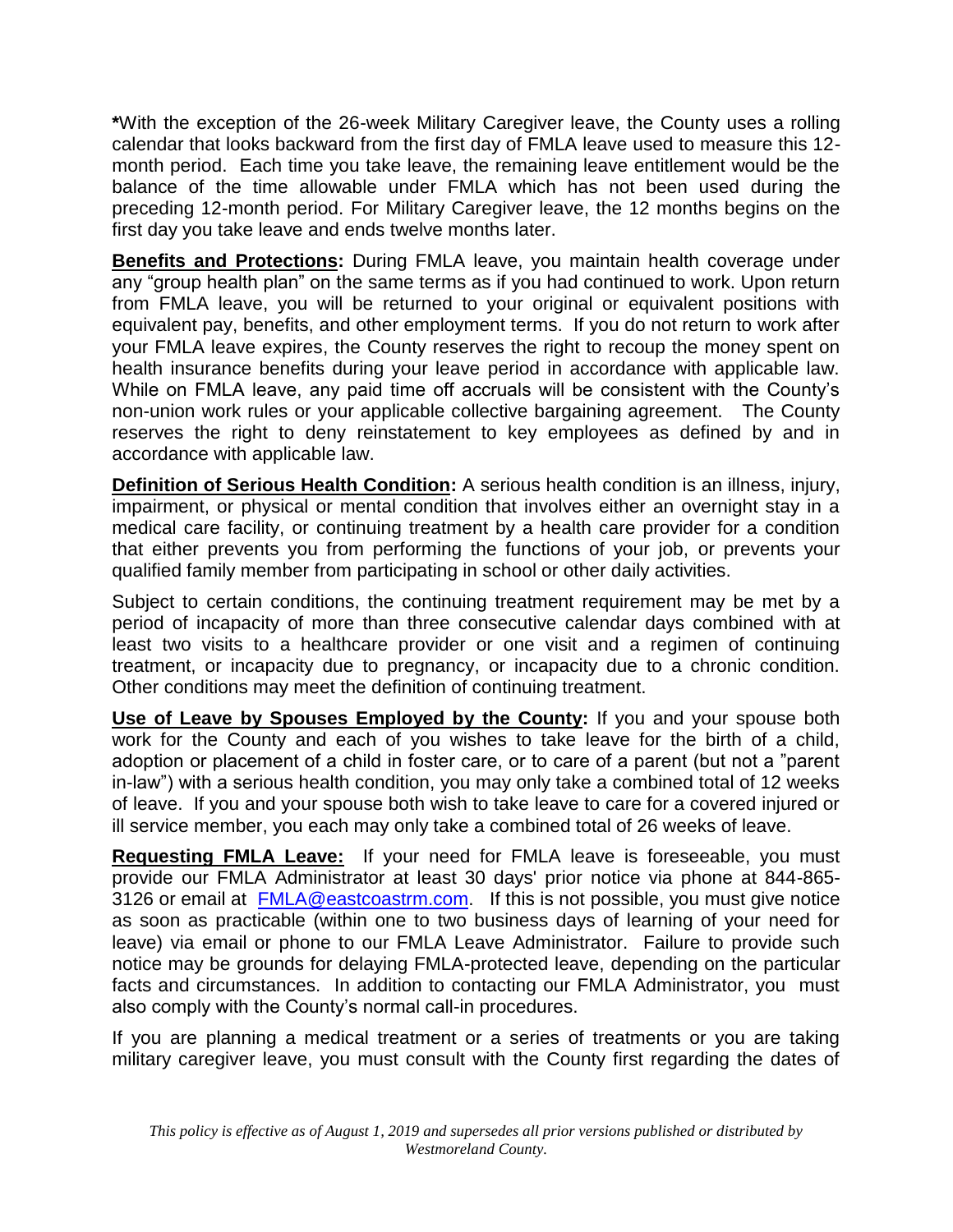such treatment to work out a schedule that best suits the needs of the employee or the covered military member, if applicable, and the County.

**Certification Process:** Within five business days after you have provided notice of a request for FMLA leave, or after the County has become aware of your need for leave, the Department of Labor's (DOL) Notice of Eligibility and Rights Form, as well as the appropriate DOL certification form, will be provided to you. You are responsible for ensuring that we receive a completed certification form for us to determine if the request qualifies for FMLA leave. Completed certifications must be received by our FMLA Administrator within 15 days of the request. Failure to provide the required certification for FMLA leave may result in the denial of leave or continuation of leave.

**Substitution of Paid Leave for Unpaid Leave:** While on FMLA leave, you must first exhaust all available sick time if FMLA is being used for your own serious health condition. If FMLA is being used for the serious health condition of an immediate family member or military caregiver leave, you must first use five (5) of your sick days, if available. Once sick time has been used in accordance with the aforementioned rules, all available personal time must then be exhausted. Subsequently, all available vacation time must be exhausted before FMLA can be taken unpaid. These same rules apply to those taking FMLA for the birth of a child for any period the employee is unable to work due to such condition.

For all other qualifying FMLA reasons, the following rules apply on substitution of paid leave. Employees must first exhaust all available personal time then all available vacation time before taking FMLA unpaid.

If your collective bargaining agreement ("CBA") conflicts with these rules on substitution of paid leave, your CBA will control.

Your absence due to a workers' compensation injury will run concurrently with unpaid FMLA leave provided that the absence is due to a qualifying "serious health condition" as defined under the FMLA. Please be aware that employees receiving workers' compensation payments are not able to substitute accrued paid time off for any part of the leave of absence unless state law permits and employer and employee agree to have paid leave supplement workers' compensation benefits, such as in the case where workers' compensation only provides partial replacement of an employee's salary.

**Intermittent Leave or Reduced Work Schedule:** You may take the leave continuously, intermittently or on a reduced work schedule basis when medically necessary. However, in all cases, the leave may not exceed a total of 12 weeks (60 days or 480 hours), or 26 weeks to care for an injured or ill service member. In each case, leave requests must be initiated with our FMLA Administrator as described under the "Requesting FMLA Leave" Section. In addition, you must follow the County's normal call-in procedures when both initiating a FMLA request and any time you take continual, intermittent or reduced work schedule FMLA leave. You must also contact our FMLA Administrator by phone or email prior to using any intermittent or reduced work schedule leave.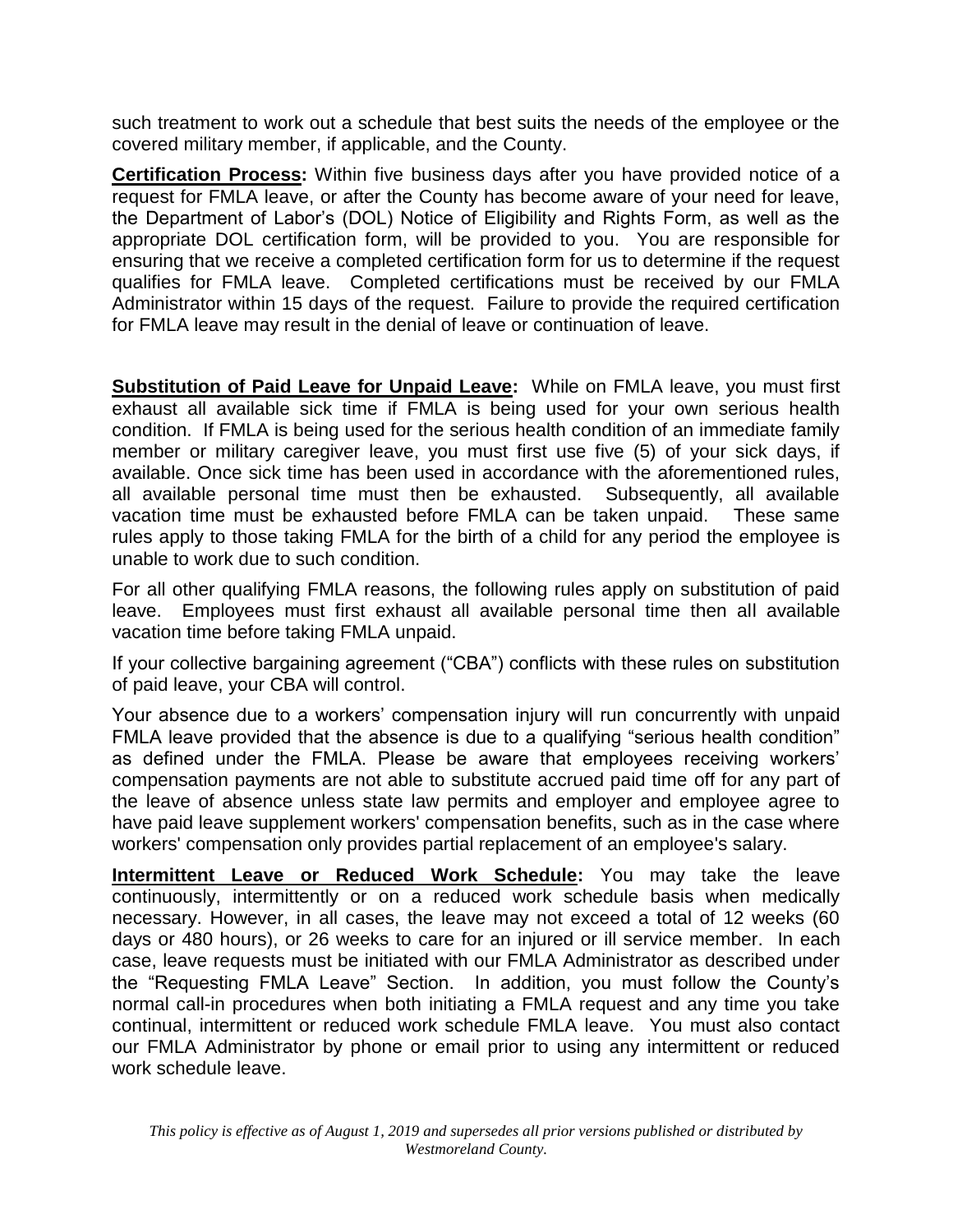You must make reasonable efforts to schedule leave for planned medical treatment so as not to unduly disrupt County operations. Leave due to qualifying exigencies may also be taken on an intermittent basis. Intermittent time cannot be taken in increments of less than thirty (30) minutes.

**Reporting While on Leave:** If you take leave because of your own serious health condition or to care for a covered relation, the County may require you to contact the County and/or our FMLA Administrator during your leave regarding the status of the condition and your intention to return to work. In addition, you must give notice as soon as practicable (within two business days if feasible) if the dates of leave change or are extended or initially were unknown. Employees on intermittent leave must follow our Attendance policy whenever reporting off from work.

**Recertification:** We may request recertification for the serious health condition of you or your family member when circumstances have changed significantly, or if we receive information casting doubt on the reason given for the absence, or if you seek an extension of your leave. Otherwise, we may request recertification for the serious health condition of you or your family member every six months in connection with an FMLA absence.

**Returning from FMLA Leave:** If you take leave because of your own serious health condition (except if you are taking intermittent leave), you are required, as are all employees returning from other types of medical leave, to provide medical certification that you are fit to resume work with or without a reasonable accommodation. Otherwise, you will not be permitted to resume work until it is provided.

**Notices Sent by Employer:** We will send all Notices of Rights and Eligibility Forms, Designation Notices and letters regarding expiration of FMLA leave/return to work orders to you by email, certified mail or via hand delivery.

**Unlawful Acts by Employers:** FMLA makes it unlawful for any employer to:

- Interfere with, restrain, or deny the exercise of any right provided under FMLA;
- Discharge or discriminate against any person for opposing any practice made unlawful by FMLA or for involvement in any proceeding under or relating to FMLA.

**Enforcement:** You may file a complaint with the U.S. Department of Labor or may bring a private lawsuit against an employer. FMLA does not affect any Federal or State law prohibiting discrimination, or supersede any State or local law or collective bargaining agreement which provides greater family or medical leave rights.

**Additional Information:** For additional information about your rights and obligations, see the Family Medical Leave Act poster in your workplace, visit the U.S. Department of Labor's website (www.wagehour.dol.gov) or contact the Human Resources Department.